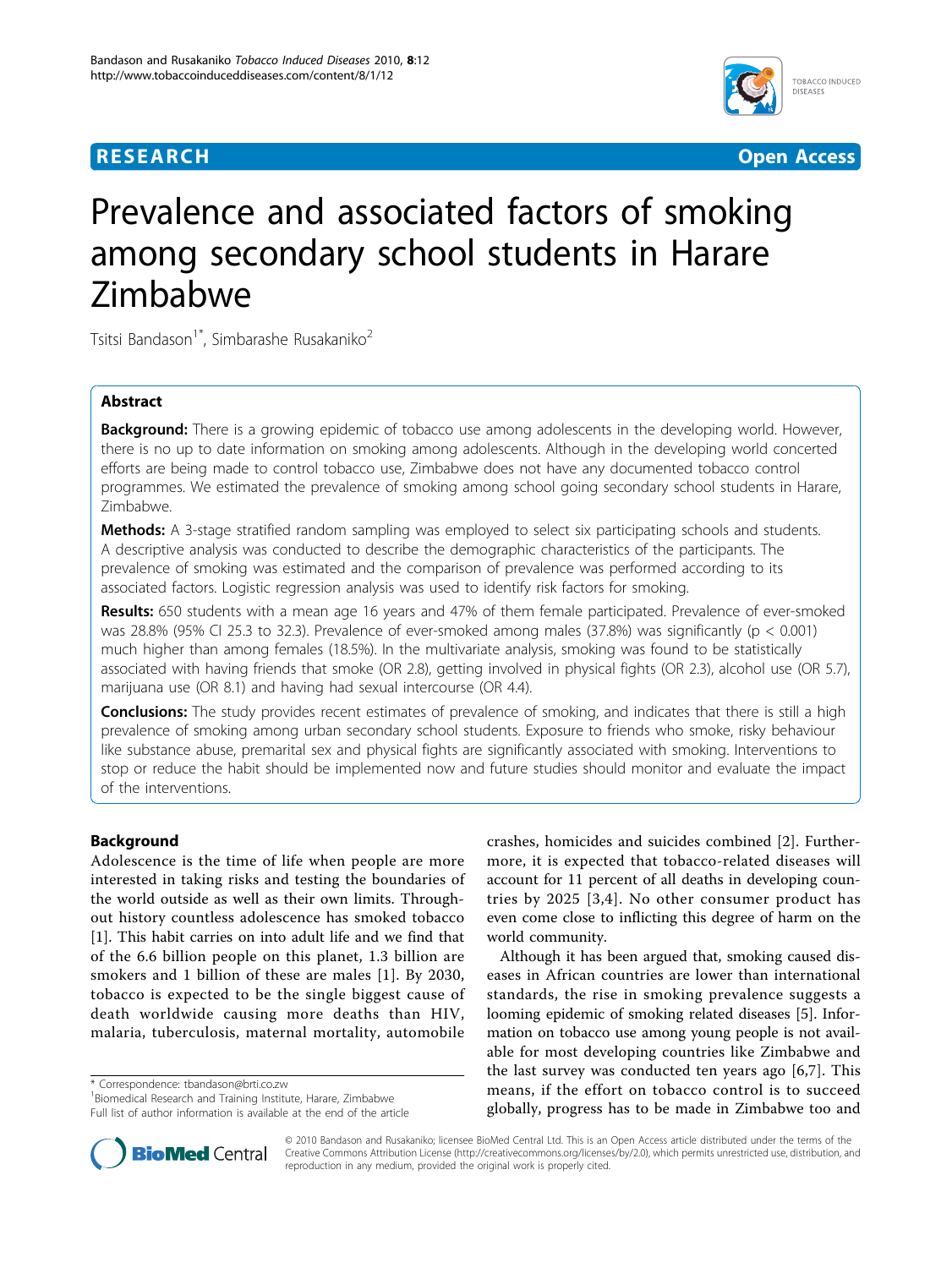the impact of intervention closely monitored and evaluated.

In this study, the aim was to estimate and characterize the prevalence of smoking among school going secondary school students in Harare, Zimbabwe, which is an urban community as well as the associated factors.

## Methods

## Setting and Target Population

The study was carried out in Harare, Zimbabwe secondary schools in February 2009. The target population was all students in Form 1 to 6 in Harare. The total population of secondary school children in Harare is estimated at 154,505 based upon the Zimbabwe 2002 Central Statistical Office Census.

## Sample Size

The minimum sample size was calculated in such a way that it accurately represented the population under survey. Based on a previous prevalence survey in Zimbabwe, the expected prevalence of smoking among adolescents was estimated to be between 18% and 31% for both males and females and it was anticipated that the non-participation rate would be less than 10%.

While it may be acknowledged that surveys based upon the study of small populations tend to generate data which does not stand the test of external validity, it should be stressed at this point that this study was not directed towards controlling for external validity. This study was directed towards producing findings which Page 2 of 9

could be generalized within the context of schools in Harare, Zimbabwe. The approach also provided scope for replication of the study beyond the confines of the study's geographical location.

## Sampling Procedure

Secondary schools registered with the Ministry of Education were stratified by type, that is, on the basis of whether they are government or private and their geographic location, that is, located in low density, medium density and high density. Six schools were selected randomly using probability proportional to size technique, where size was the number of schools by type and location (Figure 1).

A random sample of 6 schools without replacement and sampled with probabilities proportional to size was drawn using STATA 9.2 (STATA Corporation, College Station, Texas, USA).

## Participants

Each selected school was asked to provide a list of classes in each form. One class was randomly selected from each form using simple random sampling without replacement. Selected students were asked to consent to answer a questionnaire. Since the sample was constrained to include at least 120 students per school, all students in the selected classes were interviewed. If students in selected classes were absent or declined to be interviewed on the days of visit, then they were excluded from the study. Selected students were asked to consent to answer a questionnaire.

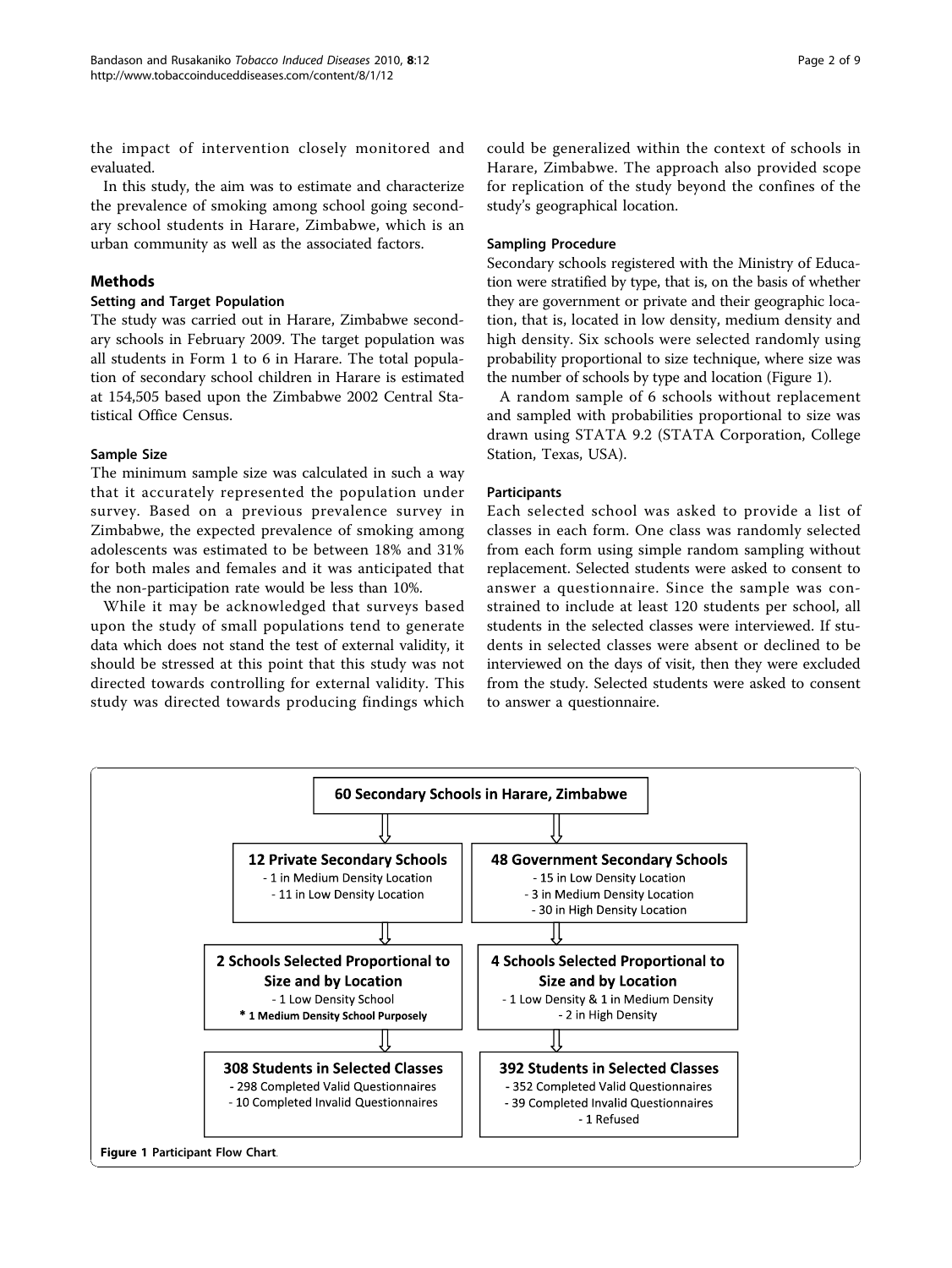## Data collection tools and procedures

The Survey Questionnaire used in this study was adapted from the Youth Risk Behaviour Surveillance System Survey (YRBSS) questionnaire conducted by the Centers for Disease Control and Prevention. This questionnaire is almost similar to the questionnaire used for the Global Youth Tobacco Survey, but includes questions which address risky behaviour in more depth.

## Assumptions of the Study

The study was guided by the following assumptions:

i. The target population for the study had the adequate understanding and literacy to answer the questions and to provide reliable information about the problem being investigated.

ii. The sample drawn from the target population was representative for the researcher to generalize to the whole of Harare, Zimbabwe.

iii. The definition of smoking mainly used was self reported ever-smoked and this included even those who had taken one or two puffs of a cigarette.

iv. Definition of Key Terms

The following terms should be understood in the manner in which they are defined here.

Adolescent: A person in the state of development between puberty and maturity and being of the age 13 through to 19 years old

Marijuana users: These included anyone who had used cannabis, grass, hash, dope, weed, pot or a joint on any occasion

Alcohol users: These included anyone who had drunk any alcoholic beverage including, lager, wine, spirit or kachasu (a traditional alcoholic drink)

Tobacco users: These included anyone who had smoked a cigarette or used tobacco including snuff.

Suicidal/Thoughts of Suicide: This included anyone who has ever considered taking one's own life in the past 12 months preceding the interview.

Physical Fights/Involvement in Physical Fighting: This included anyone who has ever been involved in a fist fight in the past 30 days preceding the interview.

Sports/Involvement in Sports: This included anyone who has ever participated in any sporting team in the past 12 months preceding the interview.

Sexual Intercourse: These included anyone who has ever had sexual intercourse in their lifetime.

Geographical Location: These included residential areas with different population densities.

Low Density Area - These included urban area suburbs with the lowest population density where people of high economic status usually reside

Medium Density - These included urban area suburbs with medium population density where people of medium economic status usually reside

High Density - These included urban area suburbs with the highest population density where people of the lowest economic status usually reside

Students were asked how many times they used particular substances within specified periods. This allowed for categorization of the substance use as given below. These categories were not entirely mutually exclusive but rather overlapped. This meant that a respondent who reported a substance use in the past 30 days was included in the estimates of those who had tried using the substance.

The categories used are:

Never used - are those who self-reported that they had never used the substance in their life time

Ever used - are those who self-reported that they had used the substance on one or more than one occasion

Current users - are those who self-reported that they had used the substance even for one day or more during the past 30 days preceding the interview.

Peer reported users - are those indicated by classmates that they had used the substance even in the past

## Pilot Study

The questionnaire was piloted on 20 randomly selected secondary students from an unregistered school in Harare with a similar set-up as that of registered schools. The purpose of doing this was to refine the questionnaire to suit the Zimbabwe situation thereby enhancing the construct validity. Results from this pilot generated a few modifications which included, altering the wording of the questionnaire and removal of some questions which were found to be obsolete because of cultural and structural differences with the source of the questionnaire.

#### Data Analysis

Analysis was done using statistical software package called STATA 9.2 (STATA Corporation, College Station, Texas, USA). During analysis, questionnaires with contradictory or inconsistent responses were not included in the analysis of those particular questions only.

Descriptive statistics was used to describe the demographic characteristics of the respondents. The prevalence of smoking including its 95% confidence interval was calculated. Smoking prevalence was calculated separately by gender and age group. It was also demarcated into ever-smoked, current smoking and peer reported smoking and the prevalence estimated for each of these categories.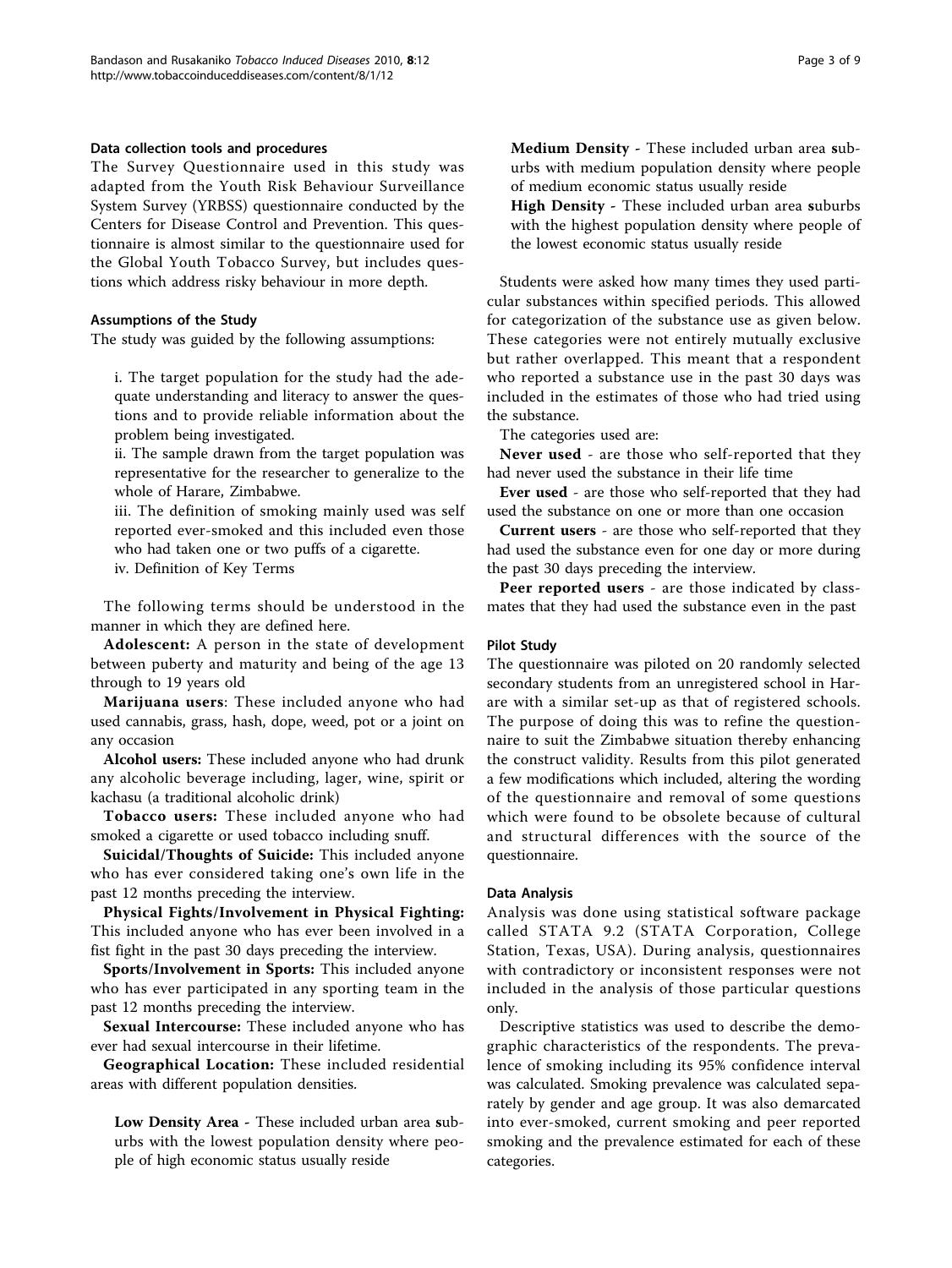Apriori risk factors associated with smoking uptake included demographic characteristics (gender, race, age), socio economic status (rich, poor, place of residence), social factors (exposure to family members and friends who smoke, depression and cigarette advertising) [[8\]](#page-7-0). For analysis, location of school and type of school was used to measure economic status. To assess for associated factors, comparison of prevalence was made by demographic characteristics and other social variables using Pearson's Chi-square test.

In the multivariate case, backward step-wise logistic regression was the preferred method used for selecting the risk factors. Based on literature, all the apriori risk factor variables were included and fitted into the model and these included:

• Demographic characteristics of respondents (gender, race, age)

• Risky Behaviour (Involvement in fights, Suicidal tendency, Sexual Intercourse)

• Other substance abuse (Alcohol use, Marijuana use)

• Economic status (as measured by geographic location of school and type of school)

• Involvement in sporting activity

• Exposure to parents or friends who smoke

The fit of the model was tested after elimination of each variable. The likelihood-ratio test was used to test the fit of the model by examining the change in the coefficient estimates due to the exclusion of the variable. Possible interaction between variables was examined and the Hosmer-Lemeshow statistic and the Pearson test was used to test if the final model was a good fit.

## Ethical Approval

Ethical approval to conduct the study was obtained from The University of Zimbabwe Joint Parirenyatwa Hospital and College of Health Sciences Research Ethics Committee, The Harare Ministry of Education Provincial Office and School Headmasters of the selected schools.

## Results

## Baseline characteristics of participants

A total of 700 students from 5 schools gave consent to participate in the study and completed the questionnaire. The total student enrolment in all the 5 schools was 5,220 implying that 13.4% of the students participated in the study. A 0.1% refusal rate was recorded and 650 (93%) of the questionnaires were valid in terms of completeness and consistency in the answers given. The baseline characteristics of the participants are shown in Table 1. The mean age of the students was 16 years and most of the students (38%) were in the 16-17 age group.

| Page 4 of 9 |  |  |  |
|-------------|--|--|--|
|-------------|--|--|--|

## Table 1 Summary of Participants baseline data

| Characteristic                         | <b>Description</b>                                        | Number (%)                                                                           |
|----------------------------------------|-----------------------------------------------------------|--------------------------------------------------------------------------------------|
| All participants                       |                                                           | 650 (100%)                                                                           |
| <b>Geographical Location of School</b> | Low density<br>Medium density<br>High density             | 299 (46.0%)<br>119 (18.3%)<br>232 (35.7%)                                            |
| <b>School Type</b>                     | Government<br>Private                                     | 353 (54.3%)<br>297 (45.7%)                                                           |
| Female                                 |                                                           | 303 (46.6%)                                                                          |
| Age                                    | Mean(SD) years                                            | 15.9(1.8)                                                                            |
| Age groups (years)                     | $13 - 15$<br>$16 - 17$<br>$18 - 19$                       | 215 (33.1%)<br>245 (37.7%)<br>190 (29.2%)                                            |
| Race                                   | African Origin<br>Caucasian Origin<br>Asian<br>Mixed race | 555 (85.4%)<br>51 (7.9%)<br>$8(1.2\%)$<br>36 (5.5%)                                  |
| Use Marijuana                          | Yes                                                       | 63 (9.7%)                                                                            |
| Had Sexual Intercourse                 | Yes                                                       | 86 (13.2%)                                                                           |
| <b>Drink alcohol</b>                   | Yes                                                       | 407 (62.6%)                                                                          |
| Suicidal                               | Yes                                                       | 95 (14.6%)                                                                           |
| Forms                                  | 1<br>$\overline{2}$<br>3<br>$\overline{4}$<br>5<br>6      | 82 (12.6%)<br>127 (19.5%)<br>114 (17.5%)<br>124 (19.1%)<br>86 (13.2%)<br>117 (18.0%) |

47% of the participants were female. 54% of the participants were from government schools, and 46% came from schools located in the low density area. The majority of the students (85%) were of African Origin.

#### Prevalence of Smoking

The overall prevalence of ever-smoked was 28.8% (95% CI: 25.3% to 32.3%), peer reported smoking was 26.4% (95% CI: 23.1% to 30.0%) and current-smoking was 8.5% (95% CI: 6.3 to 10.9), Table 2. Only 4.3% of all the smokers were daily smokers during the 30 days preceding the interview and they were all males, whilst 1.6% smoked at least once per week, and 23.5% smoked more seldom. This pattern suggests that most of the smokers were probably only experimenting with smoking. There was no significant difference between males and females

| Table 2 Prevalence of Smoking (per 100 participants), |  |  |
|-------------------------------------------------------|--|--|
| overall and according to gender                       |  |  |

|                              | Overall                   | Female                    | Male                      |
|------------------------------|---------------------------|---------------------------|---------------------------|
|                              | $N = 650$                 | $n = 303$                 | $n = 347$                 |
| Ever Smoked                  | 28.8                      | 18.5                      | 37.8                      |
|                              | $(25.3 \text{ to } 32.3)$ | $(14.3 \text{ to } 23.3)$ | $(32.6 \text{ to } 43.1)$ |
| <b>Current Smoker</b>        | 85                        | 6.3                       | 10.3                      |
|                              | $(6.3 \text{ to } 10.9)$  | $(3.8 \text{ to } 9.6)$   | $(7.4 \text{ to } 14.1)$  |
| <b>Peer Reported Smokers</b> | 26.4                      | 125                       | 38.9                      |
|                              | $(23.1 \text{ to } 30.0)$ | $(9.0 \text{ to } 16.8)$  | $(33.7 \text{ to } 44.2)$ |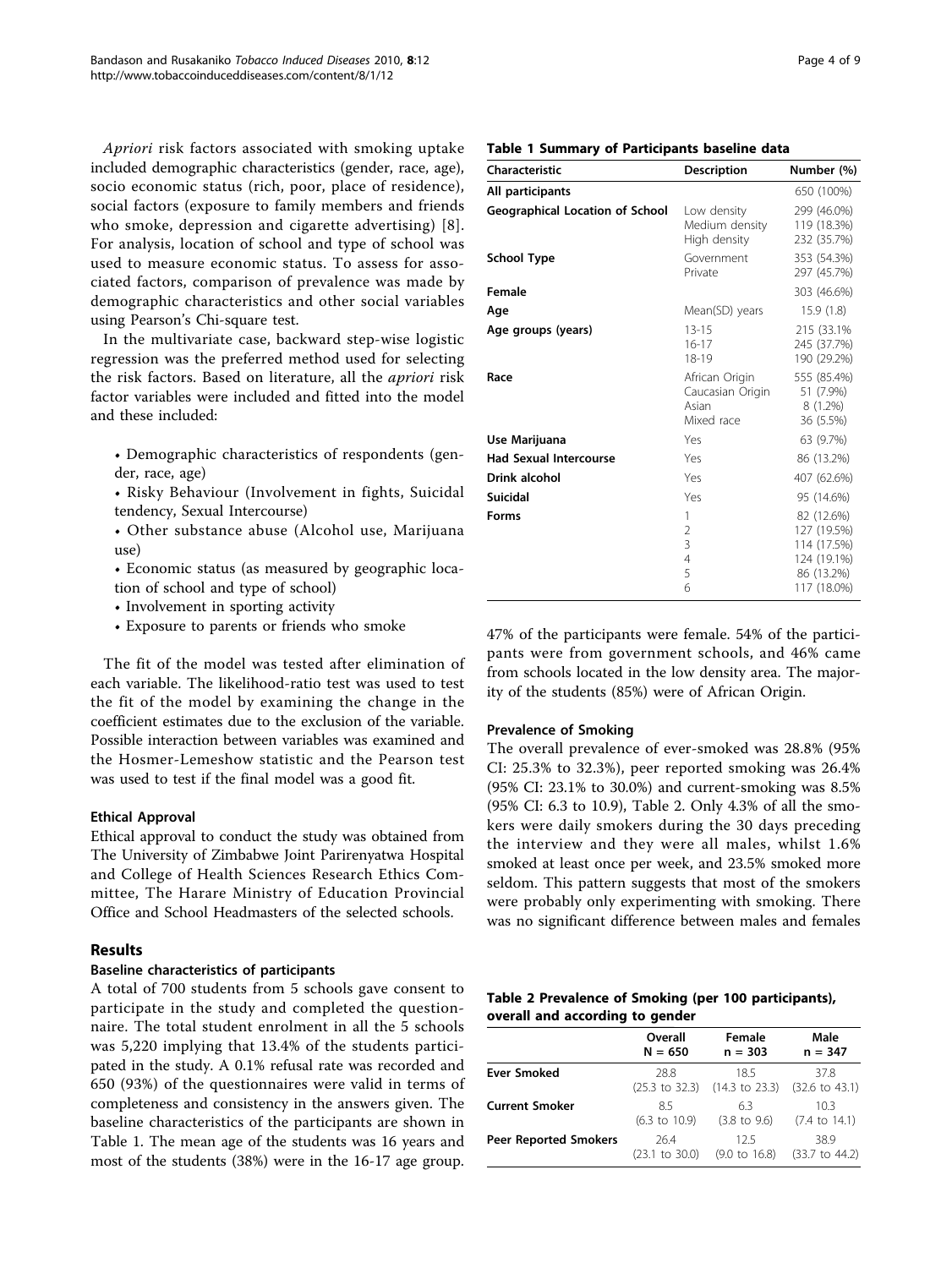in terms of days smoked or how the cigarettes were obtained.

### Prevalence of Smoking by Demographic Characteristics

Prevalence of ever-smoked among males was 37.8% (95%CI: 32.6% to 43.1%) and this was significantly ( $p <$ 0.001) much higher than among females which was estimated as 18.5% (95% CI: 14.3% to 23.3%). Most of the participants (49.7%) tried smoking before their 13<sup>th</sup> birthday.

There was a significant difference in prevalence of ever-smoked by the type of school. In the 13-15 years age-group, 40% of the smokers were from government school as compared to 17% from private schools. However for the 16-17 years age-group, there was a reversal whereby 30% were from government and 36% from private school and in the 18-19 years age group, 30% were from government and 47% from private schools.

People of Mixed Race were found to have the highest smoking prevalence (56%), followed by those of Caucasian Origin and of African Origin (49% and 25% respectively). There was low prevalence rate among the Asians (13%).

## Prevalence of other Substance Use

Among the entire sample 62.6% (95% CI: 58.7-66.3) of the participants had drunk an alcoholic beverage, with 36.9% of these being female.

There was a small proportion of students who had used marijuana which was estimated at 9.7% (95% CI: 7.5% to 12.2%) in the entire sample.

## Prevalence of other Risky Social Behaviours

The overall prevalence of risky social behaviour like physical fighting, thoughts of suicide and sexual intercourse was generally low and was estimated as being below 15%. However, there was a significantly ( $p <$ 0.001) much higher prevalence of sexual intercourse among males which was estimated at 18.2% (95% CI: 14.2% to 22.6%) than females estimated at 7.6% (95% CI: 4.9% to 11.2%), with the overall prevalence being 13.2% (95% CI: 10.7% to 16.1%). 55.8% of the participants involved in sexual intercourse started after their 15<sup>th</sup> birthday.

## Associated and Risk Factors of Smoking

The prevalence of the risky behaviour was significantly  $(p < 0.05)$  associated with smoking. Among those who reported ever smoking, 94% also drank alcohol, 29% used marijuana, 29% had sexual intercourse and 21% had been involved in physical fight. 23.5% of the smokers used alcohol more than once a week, 6.9% were involved in physical fights at least once a week, 16.1% had more than 1 sexual partner, 4.8% used marijuana more than once a week, Table 3.

On univariate analysis, one was more likely to be a smoker if they were exposed to friends who smoke (OR 8.7, 95% CI: 5.9-12.8) and had parents who smoke (OR 1.7, 95% CI: 1.2-2.5), Table [4](#page-5-0). High socio-economic status as measured by being from a private school gave an OR of 5.2 (95% CI: 3.6-7.6) and was a significant risk factor and had a population attributable fraction (PAF) of 89.2%.

|  |  |  |  |  | Table 3 Prevalence of Associated Factors among Smokers |  |  |  |
|--|--|--|--|--|--------------------------------------------------------|--|--|--|
|--|--|--|--|--|--------------------------------------------------------|--|--|--|

| <b>Characteristic</b>     | <b>Never Smokers</b><br>$N = 463$ | <b>Ever Smokers</b><br>$N = 187$ | P       |
|---------------------------|-----------------------------------|----------------------------------|---------|
| <b>Drink Alcohol</b>      |                                   |                                  |         |
| No                        | 232 (50.1%)                       | 11 (5.9%)                        | < 0.001 |
| Yes                       | 231 (49.9%)                       | 176 (94.1%)                      |         |
| Ever use marijuana        |                                   |                                  |         |
| No                        | 454 (98.1%)                       | 133 (71.1%)                      | < 0.001 |
| Yes                       | 9 (1.9%)                          | 54 (28.9%)                       |         |
| <b>Physical fights</b>    |                                   |                                  |         |
| No                        | 429 (92.7%)                       | 148 (79.1%)                      | < 0.001 |
| Yes                       | 34 (7.3%)                         | 39 (20.9%)                       |         |
| <b>Sports</b>             |                                   |                                  |         |
| No                        | 137 (29.6%)                       | 33 (17.7%)                       | 0.002   |
| Yes                       | 326 (70.4%)                       | 154 (82.3%)                      |         |
| <b>Sexual Intercourse</b> |                                   |                                  |         |
| No                        | 431 (93.1%)                       | 133 (71.1%)                      | < 0.001 |
| Yes                       | 32 (6.9%)                         | 54 (28.9%)                       |         |
| <b>School Location</b>    |                                   |                                  |         |
| Low Density               | 193 (41.6%)                       | 106 (56.7%)                      | < 0.001 |
| Medium Density            | 63 (13.6%)                        | 56 (29.9%)                       |         |
| <b>High Density</b>       | 207 (44.7%)                       | 25 (13.4%)                       |         |
| <b>School Type</b>        |                                   |                                  |         |
| Government                | 303 (65.4%)                       | 50 (26.7%)                       | < 0.001 |
| Private                   | 160 (34.6%)                       | 137 (73.3%)                      |         |
| Sex                       |                                   |                                  |         |
| Female                    | 247 (53.3%)                       | 56 (29.9%)                       | < 0.001 |
| Male                      | 216 (46.7%)                       | 131 (70.1%)                      |         |
| Race                      |                                   |                                  |         |
| African Origin            | 414 (89.4%)                       | 141 (75.4%)                      |         |
| Caucasian Origin          | 26 (5.6%)                         | 25 (13.4%)                       | < 0.001 |
| Asian                     | 7(1.5%)                           | $1(0.5\%)$                       |         |
| Mixed race                | 16 (3.5%)                         | 20 (10.7%)                       |         |
| Suicidal                  |                                   |                                  |         |
| No                        | 407 (87.9%)                       | 148 (79.1%)                      | 0.004   |
| Yes                       | 56 (12.1%)                        | 39 (20.9%)                       |         |
| Friends who smoke         |                                   |                                  |         |
| No                        | 342 (73.9%)                       | 46 (24.6%)                       | < 0.001 |
| Yes                       | 121 (26.1%)                       | 141 (75.4%)                      |         |
| Parents who smoke         |                                   |                                  |         |
| No                        | 354 (76.5%)                       | 122 (65.2%)                      | 0.003   |
| Yes                       | 109 (23.5%)                       | 65 (34.8%)                       |         |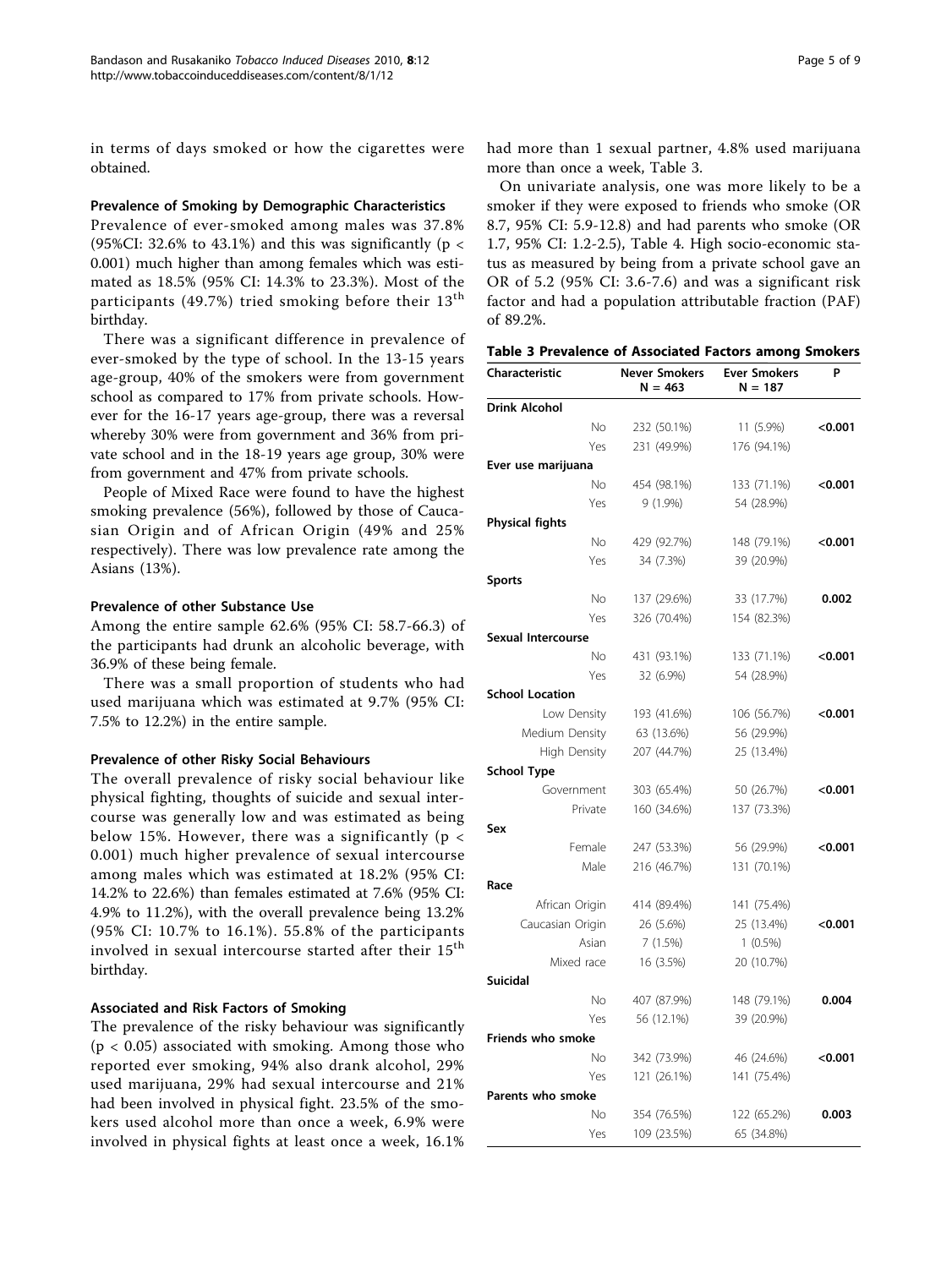| <b>Factors</b>                         |                   | <b>Univariate Analysis</b> | <b>Multivariate Analysis</b> |                   |               |         |
|----------------------------------------|-------------------|----------------------------|------------------------------|-------------------|---------------|---------|
|                                        | <b>Odds Ratio</b> | 95%CI                      | P                            | <b>Odds Ratio</b> | 95%CI         | P       |
| Sex                                    |                   |                            |                              |                   |               |         |
| Male                                   | 2.68              | 1.86-3.84                  | < 0.001                      |                   |               |         |
| Age (years)                            |                   |                            |                              |                   |               |         |
| $13 - 15$                              | $\mathbf{1}$      |                            |                              |                   |               |         |
| $16 - 17$                              | 1.37              | $0.88 - 2.12$              | 0.154                        |                   |               |         |
| 18-19                                  | 2.76              | 1.78-4.29                  | < 0.001                      |                   |               |         |
| Race                                   |                   |                            |                              |                   |               |         |
| African Origin                         | $\mathbf{1}$      |                            |                              |                   |               |         |
| Caucasian Origin                       | 2.82              | 1.58-5.05                  | < 0.001                      |                   |               |         |
| Asian                                  | 0.42              | $0.05 - 3.43$              | 0.418                        |                   |               |         |
| Mixed race                             | 3.67              | 1.85-7.28                  | < 0.001                      |                   |               |         |
| Type of School                         |                   |                            |                              |                   |               |         |
| Government                             | 1                 |                            |                              |                   |               |         |
| Private                                | 5.19              | 3.56-7.56                  | < 0.001                      |                   |               |         |
| <b>Geographical Location of School</b> |                   |                            |                              |                   |               |         |
| Low density                            | $\mathbf{1}$      |                            |                              |                   |               |         |
| Medium density                         | 1.61              | 1.05-2.49                  | 0.029                        |                   |               |         |
| <b>High Density</b>                    | 0.22              | $0.14 - 0.35$              | < 0.001                      | 0.27              | $0.15 - 0.52$ | < 0.001 |
| Friends who smoke                      |                   |                            |                              |                   |               |         |
| Yes                                    | 8.66              | 5.85-12.82                 | < 0.001                      | 2.75              | 1.73-4.36     | < 0.001 |
| Parents who smoke                      |                   |                            |                              |                   |               |         |
| Yes                                    | 1.73              | 1.20-2.50                  | 0.004                        |                   |               |         |
| Use Marijuana                          |                   |                            |                              |                   |               |         |
| Yes                                    | 20.48             | 9.85-42.57                 | < 0.001                      | 8.08              | 3.46-18.83    | < 0.001 |
| Involved in Physical fight             |                   |                            |                              |                   |               |         |
| Yes                                    | 3.32              | 2.02-5.46                  | < 0.001                      | 2.29              | 1.24-4.24     | 0.008   |
| <b>Drink Alcohol</b>                   |                   |                            |                              |                   |               |         |
| Yes                                    | 16.06             | 8.51-30.34                 | < 0.001                      | 5.72              | 2.85-11.46    | < 0.001 |
| <b>Had Sexual Intercourse</b>          |                   |                            |                              |                   |               |         |
| Yes                                    | 5.46              | 3.39-8.82                  | < 0.001                      | 4.43              | 2.25-8.74     | < 0.001 |
| <b>Suicidal</b>                        |                   |                            |                              |                   |               |         |
| Yes                                    | 1.92              | 1.22-3.00                  | 0.005                        |                   |               |         |

<span id="page-5-0"></span>

Demographic risk factors for being a smoker were, being male (OR 2.7, 95% CI: 1.9-3.8), being over 17 years (OR 2.8, 95% CI: 1.8-4.3), and being of non-African Origin (OR 3.7, 95% CI: 1.9-7.3).

In the multivariate analysis, having friends who smoke (OR 2.8, 95% CI: 1.7-4.4), being involved in physical fights gave (OR 2.2, 95% CI: 1.2-4.2), using marijuana (OR 8.1, 95% CI: 3.5-18.8), drinking alcohol (OR 5.7, 95% CI: 2.9-11.5) and being involved in sexual intercourse (OR 4.4, 95% CI: 2.2-8.7) all remained as a significant risk factors for smoking, whilst coming from a school located in the high density remained significantly protective (OR 0.3, 95% CI: 0.1-0.5), Table 4.

Controlling for school type, this association remained significant except for physical fights in government schools.

Separate models were fitted for government and private schools to cater for the different socio-economic status of the participants and the difference in the significant risk factors.

## Discussion

This study showed that there is substantial burden of experimental smoking among secondary school children in Harare, Zimbabwe. In an average class of 40 pupils (which is the standard class size in Zimbabwe) we would expect that at least 25% of them have experimented with smoking and 7% are daily smokers. The prevalence of ever-smoked is above that reported in the previous survey carried out in 1999 Global Youth Tobacco Survey Zimbabwe, and this is a cause for concern [[9\]](#page-7-0). It is well known that experimentation with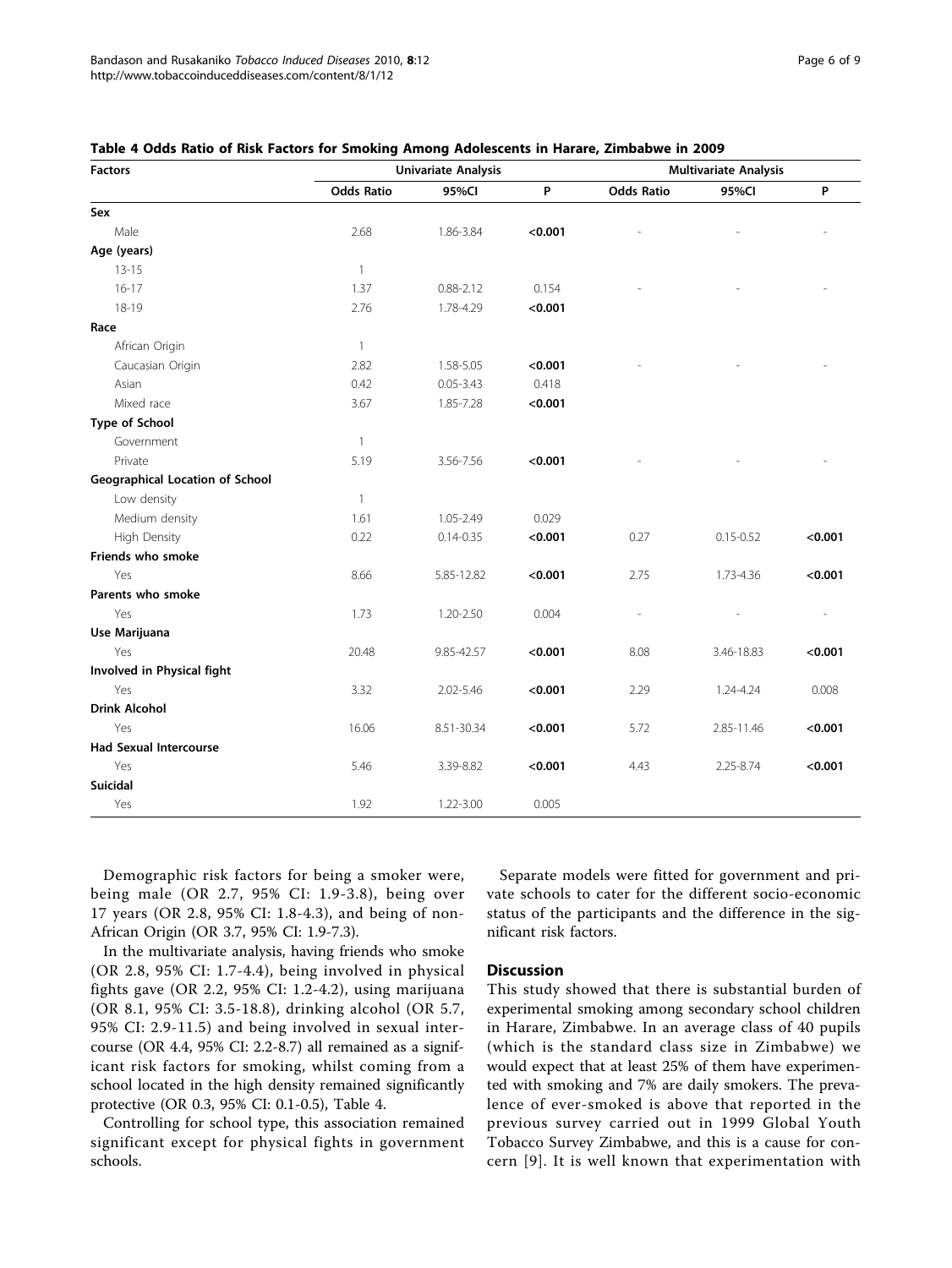danger is crucial to the adolescent experience and they start this as an act of rebellion or as a sign of maturity but it ends up being an addictive behaviour [[10](#page-8-0)]. It is still a fact that adolescents need to open their eyes and ears to what is really going on their lives if they indulge in this risky behaviour [\[2](#page-7-0)]. This may mean using education from an early age to keep them safe rather than deny or ignore the problem. The different risks and associated factors are discussed below.

There was increased prevalence of smoking of 38% among males and 19% among females as compared to the last reported prevalence of 31% among male students and 18% among female students living in an urban area [[6\]](#page-7-0). Consistent with other studies, the prevalence of smoking was higher among males and the gap between males and females seemed not to be narrowing as previous studies intimated [[11\]](#page-8-0). This difference in prevalence between genders might be due to social and cultural acceptance of smoking among males rather than females in Zimbabwe. The potential long-term health consequences are not even considered when the boys want to satisfy their need for social interaction [[8,](#page-7-0)[12](#page-8-0)].

Although international trends indicate that prevalence of smoking is higher among the non-Caucasian Origin groups [[6](#page-7-0)], this study showed that the prevalence is higher among the non-African Origin groups which concurs with a study carried out in South Africa [[13,14](#page-8-0)]. The low prevalence rate among the African Origin group could be explained by the economic situation in Zimbabwe which has left students without any disposable cash, especially those from high density areas. Ethnic differences in smoking prevalence and initiation might be due to differences of social factors [[12,13](#page-8-0)]. This might have been further exacerbated by the issue of acculturation, whereby pupils of African Origin in former schools of pupils of Caucasian Origin adopted the cultural characteristics of the non-African Origin ethnic groups as also exhibited in the study among Chinese American minors [[12](#page-8-0)].

The study showed that some 22.5% students started smoking before they were 10 years which is the same trend seen internationally and in the previous study carried out in Zimbabwe, [[9](#page-7-0)] where one-third of the smokers started smoking whilst they were still in their teens. The issue of increase in the prevalence of smoking across age groups might be explained by the addictive nature of the habit and therefore students fail to stop and experience withdrawal symptoms during times of abstinence, therefore they continue smoking up to adulthood [[15](#page-8-0)]. It therefore follows that a programme that successfully reduces youth smoking is likely to yield a good long-term public health benefit as most of these people who become smokers in adulthood start whilst they are still in their youth [[16](#page-8-0)].

Most adolescents have the sense and self-preservation to avoid indulging in any risky behaviour, because once one indulges in experimental smoking, they are most likely to indulge in experimental drinking alcohol, using marijuana, sexual intercourse and physical fights [[2,8,](#page-7-0)[17](#page-8-0)]. In this study this association was found to be quite strong.

On sports, this study did not find the expected inverse association between sports and smoking [\[18](#page-8-0)]. This suggests that sports are not perceived as an important motivating factor of the need to fulfill social intimacy or interaction [\[8](#page-7-0)].

Although there were several social risk factors for smoking, high among them were exposure to friends who smoke. Several studies have concluded that adolescents who have friends who smoke are most likely to be smokers too, and the same was confirmed in this study too [[13](#page-8-0),[19](#page-8-0)]. Also, having a parent who is a smoker came out as being a significant independent risk factor for smoking. The same finding was obtained among adolescents in United States, where having father or mother who is a smoker was found to significantly increase the risk [\[20](#page-8-0)]. This effect of social risk factors may be due to the fact that during adolescence, children are more readily likely to succumb to peer social influences to satisfy their need for social interaction with their peer group [[8](#page-7-0)]. Therefore, any interventional strategy developed should take the effect of peer pressure into consideration.

Smoking and alcohol use are rarely problematic for children with positive psychological

wellbeing [[8](#page-7-0),[18\]](#page-8-0). All available research suggests that the majority of children who develop serious addictive problems are those who are depressed or those given too much freedom. As found in this study, those in private schools might have been exposed to a lot of freedom to the extent of being spoilt and searched for another high than those with limited resources [\[19\]](#page-8-0). Whilst some depressed children used smoking and drinking as a way to ease difficulties in social situations. A similar finding was obtained among Chinese adolescents, where depression was found to be significantly associated with smoking for both boys and girls [[21\]](#page-8-0).

The study concurred with other studies in that, the male gender was more at risk. However, in the Zimbabwe context, smoking is more acceptable among males than females because of cultural and social norms. Therefore, girls are most likely to under-report or not indulge in this social undesirable behaviour [\[17](#page-8-0)].

Alcohol was the most widely used of the substances investigated as compared to marijuana. Use of alcohol increased as the students got older.

Although there is paucity of smoking prevalence data in Zimbabwe and other developing countries, in general,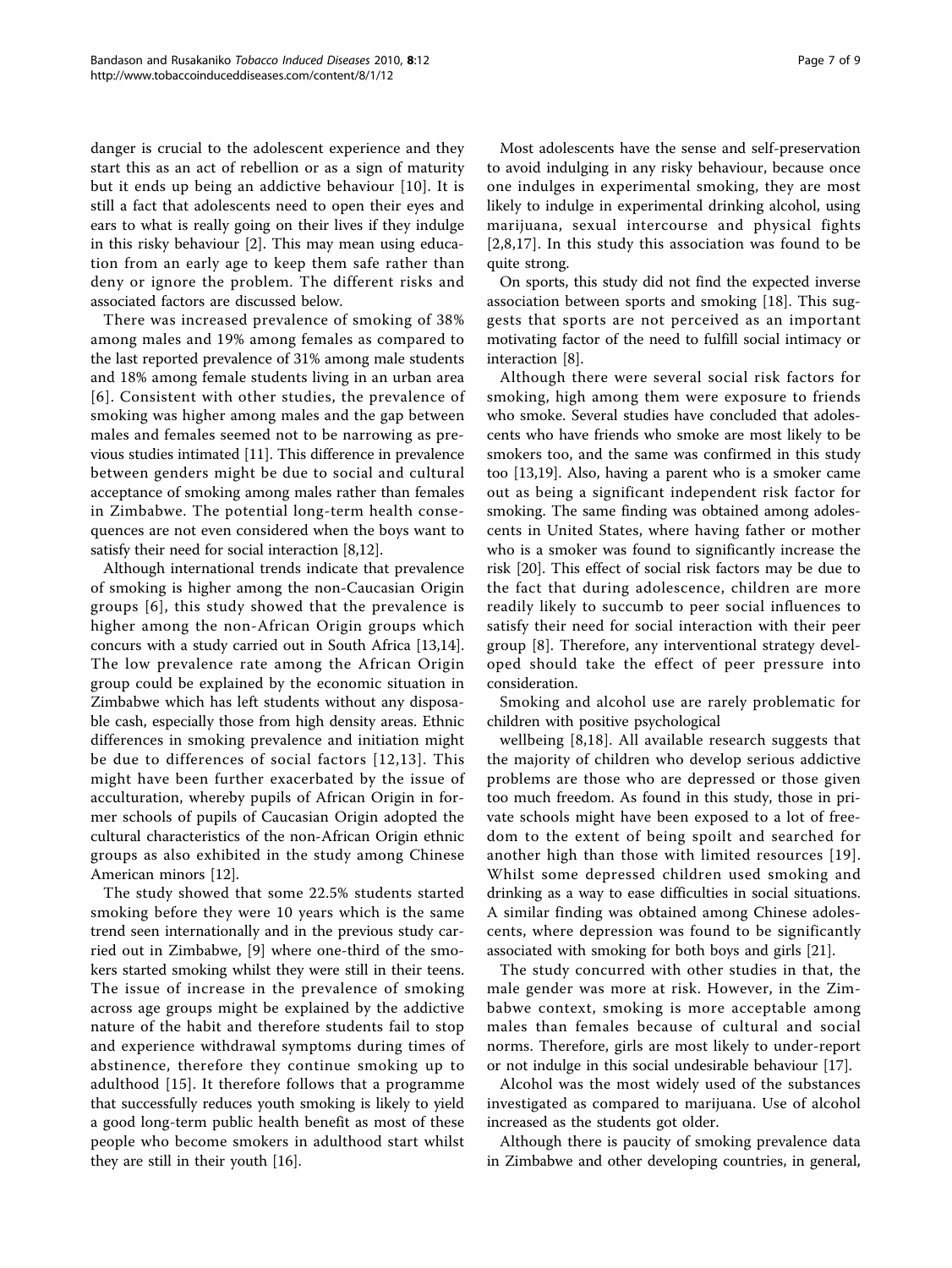<span id="page-7-0"></span>the findings from this study indicate that the risk factors as seen in Western countries are similar to those found in this study [[10](#page-8-0),[13](#page-8-0)]. Although they might have been other cultural factors which were not investigated in this study which might affect the relationship with smoking, the findings of this study suggest that intervention strategies designed for Western countries can also be effective in the Zimbabwe situation. This includes having a school environment that is positive, that is, an environment that stimulates rather than depress the students [8,[16,19](#page-8-0)].

This study may have over-estimated the prevalence by using self-reports, however, most researchers concur that self-reports are accurate estimates of experimental smoking which can later lead to addicted smokers [\[22](#page-8-0)]. The prevalence of current smokers seemed to be lower than expected, however, this was expected, since the period evaluated was a school term period, and the students might have had no access to cigarettes as most of them bought from a shop, which they could not do whilst in uniform.

Although the cross-sectional design of the study provided evidence that suggested a relationship between smoking and the study factors, it gave limited inference of the causal relationship with these factors. Therefore it was not possible to determine whether the exposure preceded or followed the initiation of smoking. This also limited the study's need to distinguish between normal experimentation and avoidance of behaviour that needs help. This information could only have been obtained through qualitative study, which could have given an insight on why adolescents need to take the risk, and helped understand whether the adolescents do know the dangers or they know and do not care [[23\]](#page-8-0). However, since the study was self-sponsored, this limited any further work to be carried out.

Selection bias might also have occurred through the selection of a sample that was not entirely representative of the population under study. It was not possible to cover all levels of school locations and there was no equal distribution of schools by location for both government and private schools.

## Conclusion

Apart from providing recent estimates on the prevalence of smoking, use of illicit substances and involvement in risky behavior, this study indicates that, there is still a high prevalence of smoking among adolescents in Zimbabwe. The odds that one is a smoker are increased when students have friends and parents who smoke. Also, there is a significant association between smoking and other risky behaviour like alcohol use, marijuana use and premarital sex.

Although assisting young people to avoid smoking is a widely endorsed goal of public health already, no adequate action has been taken to develop interventions that stop or reduce this habit and to make informed decisions in Zimbabwe. Since the findings are almost similar to those found in Western countries, high cigarette prices and laws against youth access or Adolescent Tobacco Education can be recommended as interventional strategies which work [38]. Furthermore, if health policy makers need to reduce the impact of tobacco related diseases like Tuberculosis, strategies for controlling tobacco use should be implemented now. Future studies should be implemented to monitor and evaluate the impact of the interventions.

#### Acknowledgements

We thank all the participants and Ministry of Education and Culture.

#### Author details

<sup>1</sup>Biomedical Research and Training Institute, Harare, Zimbabwe. <sup>2</sup>Department of Community Medicine, College of Heath Sciences, University of Zimbabwe, Harare, Zimbabwe.

#### Authors' contributions

TB contributed to the design of this study, conducted an exploratory survey of the literature, recruited participants, conducted the survey and analysis and drafted this paper. SR supervised the overall project. All authors read and approved the final manuscript.

#### Competing interests

The authors declare that they have no competing interests.

### Received: 19 February 2010 Accepted: 27 October 2010 Published: 27 October 2010

#### References

- 1. Thun MJ, Luiza da Costa e Silva V: Introduction and overview of global tobacco surveillance. Tobacco Control Country Profiles. Atlanta, GA: American Cancer Society;, 2 2003, 7-12.
- 2. Crofton J, Simpson DTobacco, A Global Threat (2002)/World Bank 1999: Curbing the Epidemic. Government and the Economics of Tobacco Control.
- 3. World Health Organization: A global status report on Health. 1997 [\[http://](http://www.who.int/whr/1997/en/whr97_en.pdf) [www.who.int/whr/1997/en/whr97\\_en.pdf\]](http://www.who.int/whr/1997/en/whr97_en.pdf)
- 4. World Health Organization: A global status report on alcohol. 2004 [\[http://](http://www.who.int/substance_abuse/publications/global_status_report_2004_overview.pdf) [www.who.int/substance\\_abuse/publications/](http://www.who.int/substance_abuse/publications/global_status_report_2004_overview.pdf) [global\\_status\\_report\\_2004\\_overview.pdf\]](http://www.who.int/substance_abuse/publications/global_status_report_2004_overview.pdf)
- 5. Chapman S, Ball K, Gray N, Nostbakken D, Omar S: Smoking control in Africa: Problems and prospects. Oxford Journal, Health Policy and Planning; 1986, , 3: 222-231
- 6. Warren WCharles, Riley Leanne, Asma Samira, Eriksen PMichael, Green Lawrence, Blanton Curtis, Loo Cliff, Batchelor Scott, Yach Derek: Tobacco use by youth: a surveillance report from the Global Youth Tobacco Survey project. Bulletin of the of the world Health Organisation 2000, 78(7)
- 7. Muula AS, Mpabulungi L: [Cigarette smoking prevalence among school](http://www.ncbi.nlm.nih.gov/pubmed/17604526?dopt=Abstract)[going adolescents in two African capital cities.](http://www.ncbi.nlm.nih.gov/pubmed/17604526?dopt=Abstract) Afr Health Sci Kampala Uganda and Lilongwe Malawi; 2007, , 1: 45-9
- 8. Colgan Yola, Turnbull ADeborah, Mikocka-Walus AAntonina, Delfabbro Paul: [Determinants of resilience to cigarette smoking among young](http://www.ncbi.nlm.nih.gov/pubmed/20148103?dopt=Abstract) [Australians at risk: an exploratory study.](http://www.ncbi.nlm.nih.gov/pubmed/20148103?dopt=Abstract) Tobacco Induced Diseases 2010, 8:1
- 9. Aaro L, Eide AH, Acuda SW, Butau T, Gender, Urban/Rural and Social Class Differences. Southern Af: Smoking habits among Secondary School